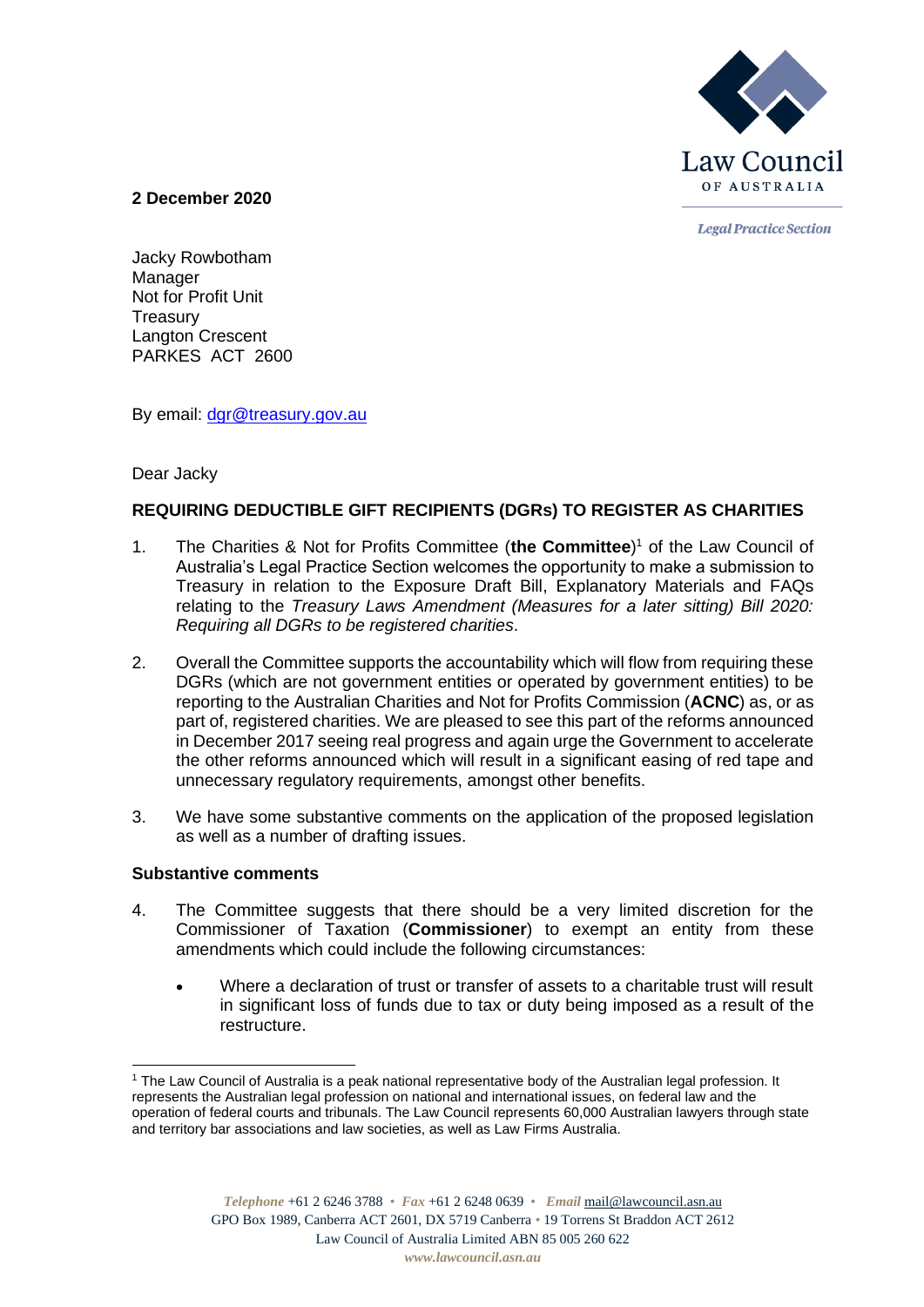- If charitable status can only be achieved by creation of a new charitable trust in respect of item 1.1.3 in which case it will no longer be eligible (as the special conditions require creation prior to 1963).
- Where the fund is operated by a government entity (as defined in the *Charities Act 2013* (Cth)) which is not an Australian Government Agency and therefore will be unable to meet the proposed requirements (or consideration is given to replacing the references to Australian Government Agency with government entity (as defined in the *Charities Act 2013* (Cth)).
- Where a trust or unincorporated association needs to apply to court or requires a legislative change in order to make the required changes to be eligible.
- 5. While we have very limited information concerning the factors the Commissioner must and can consider in determining an extended application date, the reference in the FAQs to treating "Non-charity DGRs that have had ACNC registration refused or involuntarily revoked by the ACNC" as ineligible for an extension seems unduly harsh and the two issues seem unrelated. There are any number of valid reasons why an entity may have previously been refused ACNC registration. We submit this should be a consideration that is within the Commissioner's discretion rather than a fixed consequence as we understand is currently proposed.
- 6. We submit that it is misleading in the FAQs to simply refer to 'non-government DGRs' as a number of DGRs which are government entities or operated by government entities will need to take some sort of action or lose the DGR status, unless the proposed legislation is amended as we suggest.

#### **Drafting issues**

#### Exposure Draft Bill

- 7. In line with our comment above in para 1, third bullet, we suggest instead of 'Australian Government Agency' the legislation uses the term 'government entity' (as defined in the *Charities Act 2013* (Cth)).
- 8. We note that items 10 and 11 of the draft legislation amend the definition of environmental organisations and cultural organisations and suggest the current sections 30-270(1) or 30-300(5) should be deleted as these are covered by the charity requirements and they are differently worded to the application of the not for profit requirement accepted by the ACNC.
- 9. We consider the reference in item 14(1)(a) to 'gifts satisfied a requirement' should instead read 'fund, authority or institution satisfied' as the requirement to 'not be an ACNC type of entity' is in the column of special conditions applying to the entity rather than the column of special conditions applying to the *gift*.
- 10. Item 14(2)(b)(i) should refer to 'the requirement as amended' as the current reference to the 'requirement mentioned in sub-item (1)' is the requirement to 'not be an ACNC type of entity'.
- 11. We suggest that the word 'immediately' in item 15(a) is unnecessary and should be deleted as time should not be relevant if an application has been made and the Commissioner has not decided before the application date. Further, paragraph 21 of the Explanatory Materials (**EM**) refers to the Commissioner not having made a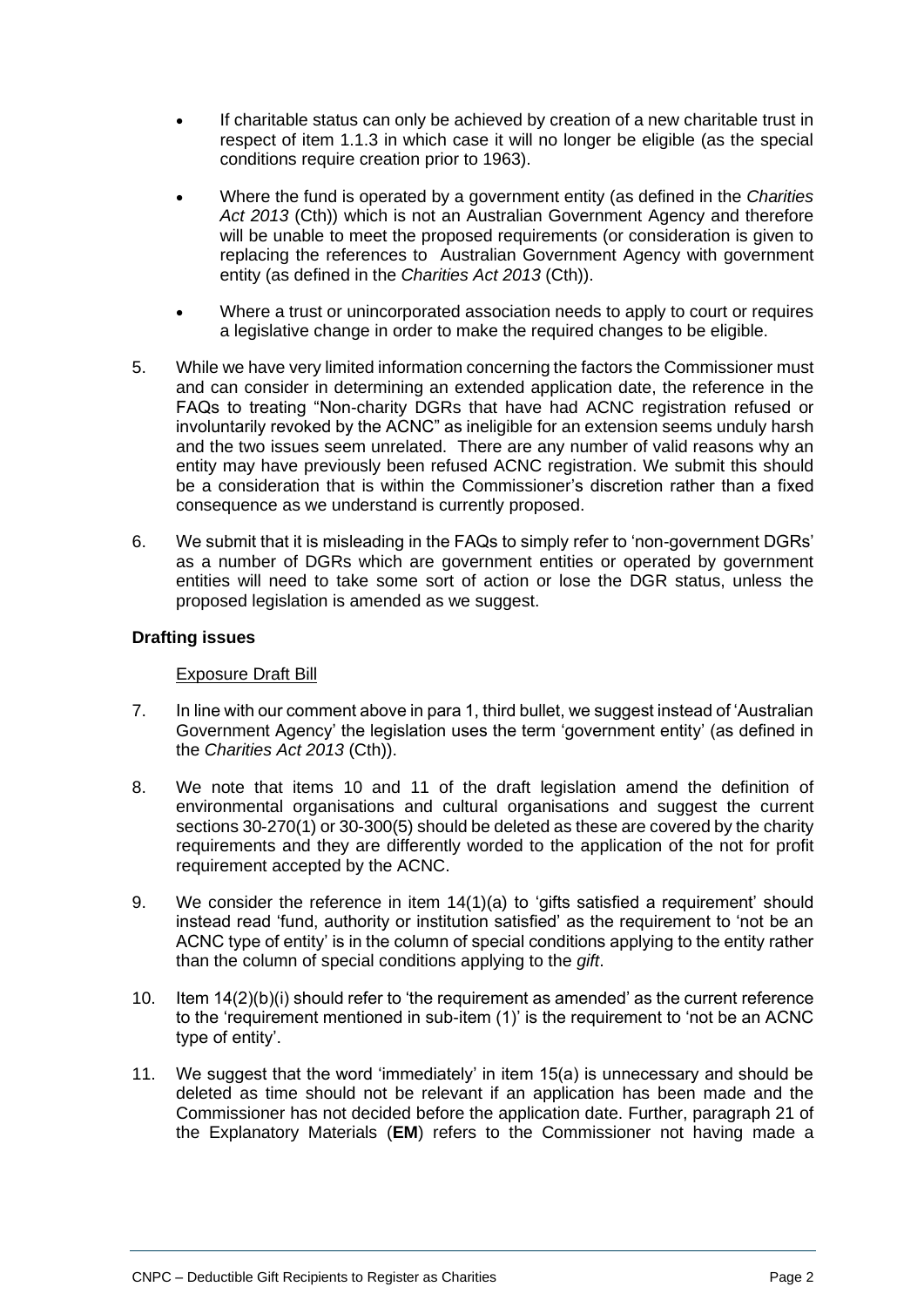decision on the application 'immediately' prior to the application date, which is inconsistent.

- 12. The meaning of the reference in item 15(2)(b)(i) to 'other such applications for the fund, authority or institution outstanding' is unclear. What are the other outstanding applications being referred to? Do these outstanding applications need to be made to the Commissioner before the application date. Further, if there are other outstanding applications, as currently drafted there appears to be no end date?
- 13. Item 16(4) requires the application for an extension to be made in the first 12 months. It is likely that the first time some of these DGRs will become aware of these amendments will be when they lose their DGR status and then it will be too late to apply. We can see that the intention is for these DGRs which are not keeping up to date with requirements to reapply for both charity and DGR status so the Commissioner can be sure of compliance and up to date contact details. However, we are concerned that some will think they are compliant and that this change does not apply to them. We encourage the Commissioner to contact the DGRs directly to inform them of this change prior to the deadline. We also suggest that there is some discretion as the moment DGR is revoked the fund, authority or institution must transfer the funds in the gift fund to another DGR.
- 14. Item 16(5) is unclear. Is the intention of the sub-item to provide an alternate meaning for 'extended application date'? If so, the alternate meaning appears to be the date an application for an extended application date is determined. Rather than try and use a different meaning for 'extended application date', it would be clearer to state that the amendments to the special conditions will not apply until the Commissioner refuses the application, if this is the intended meaning of the sub-item. Or use a different expression.

#### **Explanatory Materials**

- 15. EM 1.7 appears to have been part of the EM which included reforms on moving the registers to the ACNC. We suggest that this is redrafted to suit this particular reform.
- 16. We suggest that the first sentence in EM 1.14 is deleted as it is repetitive of the second sentence which is more correctly stated, and that a reference to 'except for those which are government entities or operated by government entities' is added.
- 17. We consider that EM 1.16 is incomplete. In addition to non-charity DGRs, the paragraph should also refer to non-charity entities operating a DGR. The paragraph should also refer to 'funds, authorities and institutions' instead of funds alone.
- 18. There are a number of references to 'non-charity DGRs' and 'non-charity DGR funds' throughout the EM and we make the same suggestion to be more accurate as noted above in relation to FM 1.16.
- 19. In EM 1.19 the word 'becomes' should be amended to 'become'.
- 20. The phrase in EM 1.20 'the Commissioner determines that date' is confusing as it implies the Commissioner determines the date, when instead the legislation outlines that the Commissioner determines the outcome of the application for an extended application date. Further, EM 1.20 states that the transition rule will apply until the extended application date which does not take account of the fact that the transition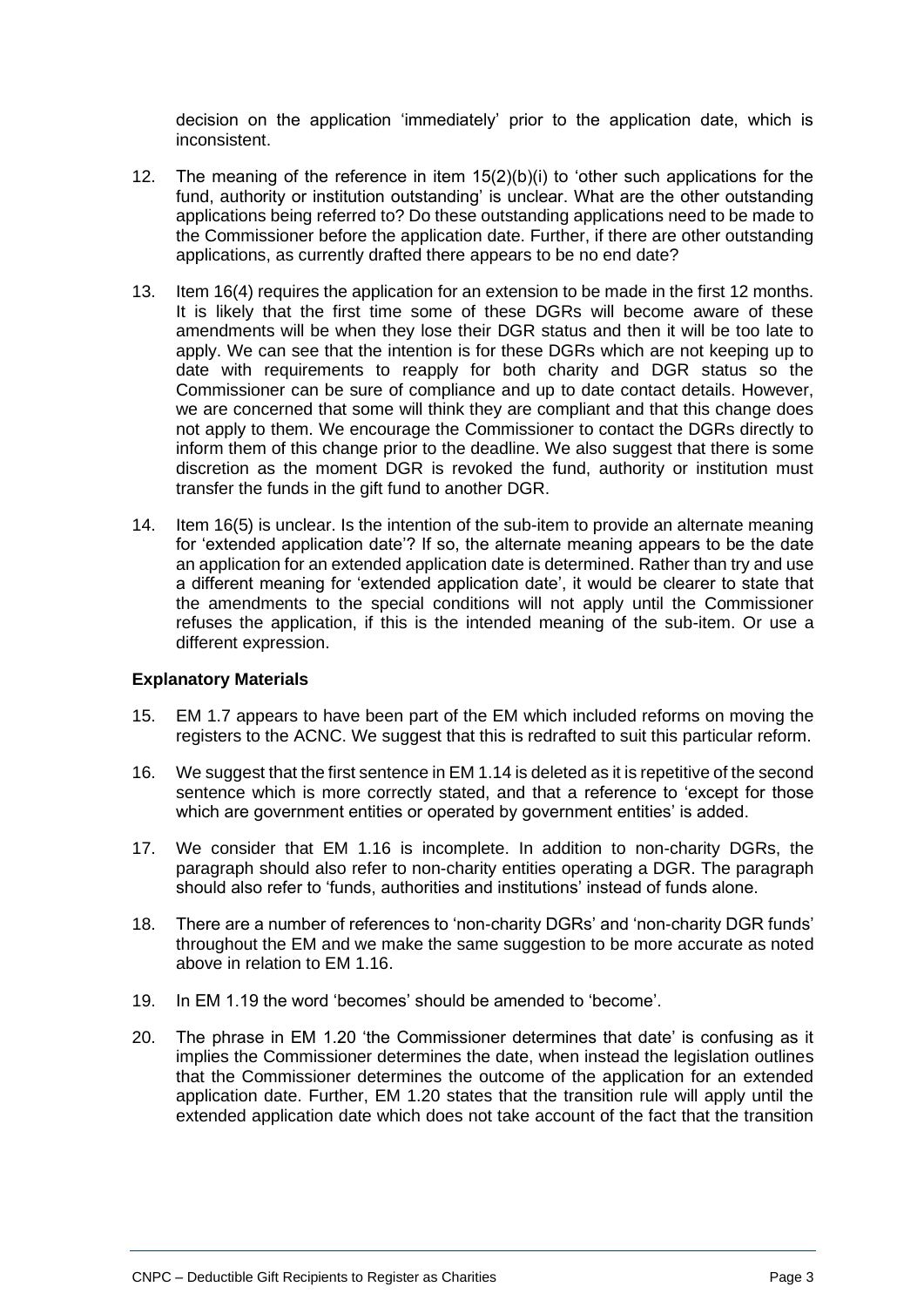rule will not apply if the entity became entitled to DGR. The word 'fund' after 'institution' also needs to be deleted. We suggest the following amended wording for EM 1.20:

*Upon application, the Commissioner can determine that a fund, authority or institution has an extended application date, in which case the transitional rule will apply from the application date to the earliest of the following:*

- *when gifts to a fund, authority or institution become deductible under Division 30 as amended by this Schedule; or*
- *the extended application date.*
- 21. In line with our suggestion above in relation to item 15(a) of the Exposure Draft Bill, we suggest that the word 'immediately' should be removed from EM 1.21. We reiterate our comment above in relation to item 15(2)(b)(i) of the Exposure Draft Bill that the drafting regarding 'other outstanding applications' is unclear.
- 22. We suggest that EM 1.22 should be amended in accordance with our comments in relation to EM 1.20 and not refer to 'that' extended application date.
- 23. In EM 1.26, the word 'operate' should be amended to 'operates.' We also suggest replacing the reference 'a day' on line 3 with 'the day' to avoid confusion that there can be differing days for the extended application date and adding the words 'or the fund, authority or institution meets the amended requirements' at the end of the paragraph. We also repeat our comment in relation to EM 1.20 that the phrase 'the Commissioner determines that date' is confusing.
- 24. We consider that EM 1.28 would be clearer if it started with the words '*The Commissioner may not have made the determination as to whether to allow the extended application date to apply by the transitional application date for a particular fund, authority or institution or operating entity*.' We also refer to our comment above in relation to item 16(5) of the Exposure Draft Bill and reiterate that rather than trying to use a different meaning for extended application date, it would be clearer to state that the amendments to the special conditions will not apply until the Commissioner refuses the application.
- 25. In relation to EM 1.32, we again repeat that comment that the language of the Commissioner determining an application date is confusing. In this context, it appears to refer to an objection when the Commissioner has not made a decision. We consider that it would be clearer to state 'if an entity is dissatisfied with the Commissioner's decision not to allow an extended application date'.

## **FAQs**

## **(a) What if a DGR is already an ACNC registered charity?**

26. The Committee submits that this section should contain additional information that a fund or institution operated by a registered charity does not need to separately register as a charity with the ACNC. Charities do not always appreciate that it is the main entity that is the DGR, but tend to think of the fund as the DGR and so may assume that the fund or institutions is required to separately register.

## **(b) What if a DGR is not an ACNC registered charity?**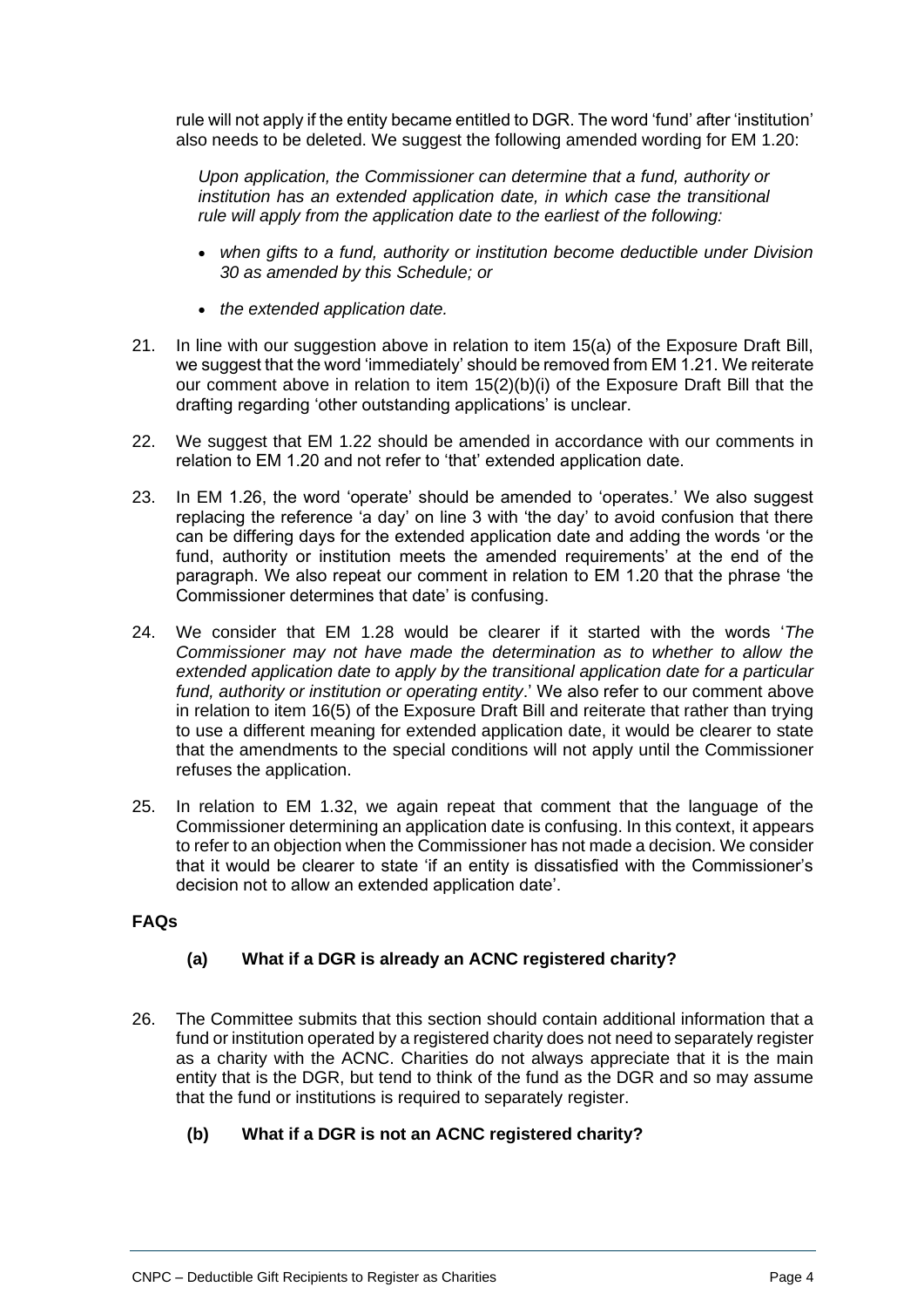27. The Committee submits that the last paragraph should be amended to make it clear that since those entities are operated by government, they will not lose their DGR status. As currently drafted the section could be read as implying that since they are government entities they are not charities and consequently are not eligible for DGR endorsement.

## **(c) What will a DGR need to do to maintain both ACNC charity registration and DGR endorsement?**

- 28. The sentence 'an endorsed DGR also needs to review its entity's affairs' is unclear. Is it intended to refer to an entity endorsed for the operation of a fund or institution? If so, the fund or institution is not an entity. The Committee suggests amending this sentence to: 'an endorsed DGR also needs to regularly review whether it is still eligible to be endorsed as a DGR'.
- 29. The Committee also notes that the drafting regarding factors affecting DGR endorsement could be improved to provide greater clarity as follows:

*Entitlement to DGR endorsement is contingent upon complying with the relevant eligibility requirements relating to:*

- *purpose and operations;*
- *maintenance of a gift fund;*
- *the 'in Australia' requirement that requires DGRs to be established and operated in Australia;*
- *requirements for receipts issue to donors.*

## **(d) What are the transition arrangements?**

- 30. The fourth paragraph of this FAQ states: '*Non-charity DGRs must apply to the ACNC to seek charity registration before the end of this period if they wish to maintain their DGR status beyond that time*.' This implies that an application must be made to the ACNC for charity registration in order to qualify for the time extension. We are unsure the source of this requirement in the Exposure Draft Bill. Was this intended to state that an application for a time extension must be made to the Commissioner during the transitional period in order to qualify for the extension?
- 31. The second last paragraph on transitional arrangements states:

*'If a DGR has not achieved ACNC charity registration within the 12-month transition period, it must apply for an ATO Commissioner's time-limited exemption to maintain their DGR endorsement.'*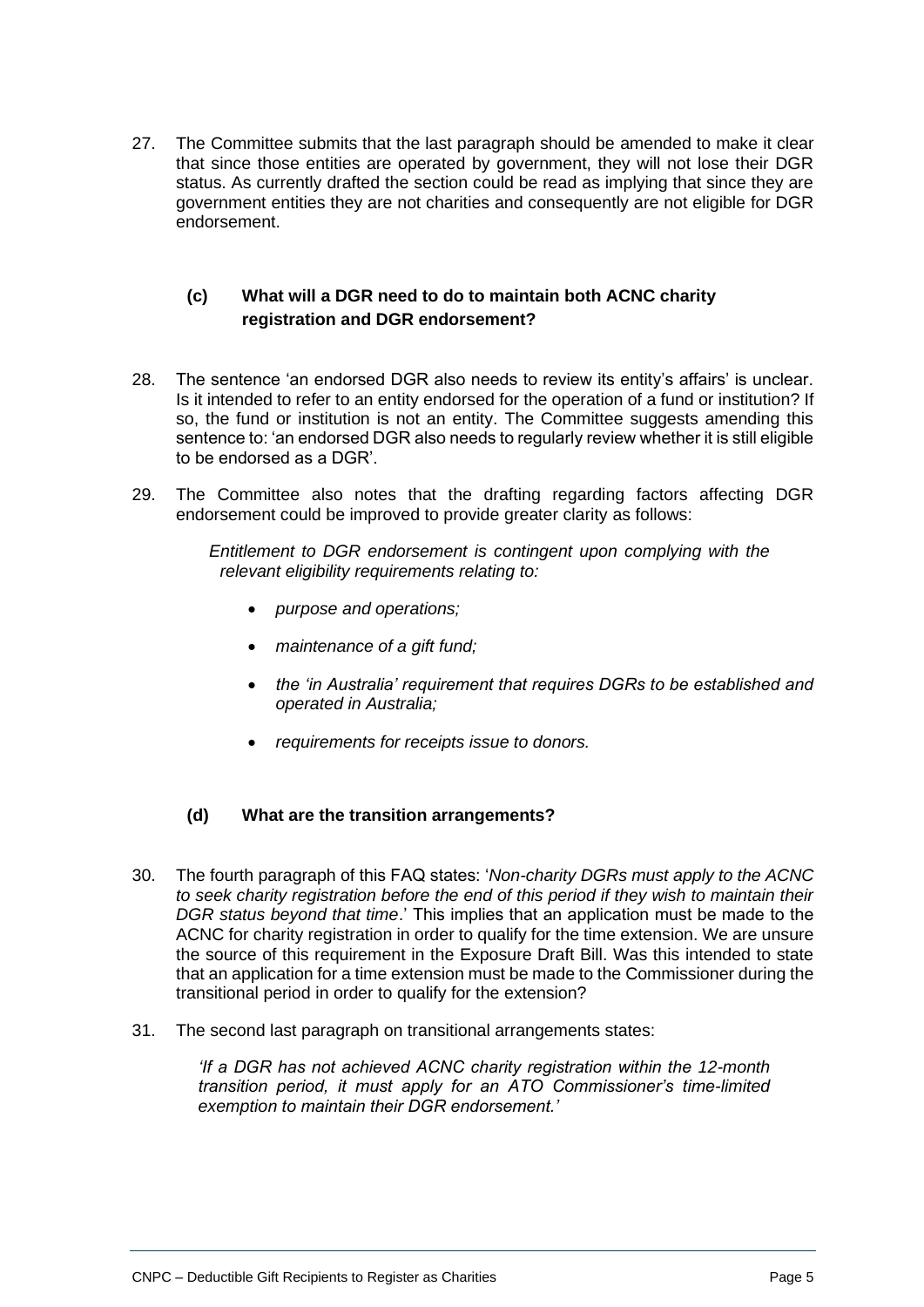32. This wording makes it sound as though an entity that has not achieved ACNC charity registration within the 12-month transition period it can apply for an extended application date after the 12-month transition period has expired. This is inconsistent with the drafting in the Exposure Draft Bill.

## **(e) What are the exemption provisions?**

- 33. We consider that the references to 'exemption provisions' may be misleading or confusing and suggest the language 'extended time for application' be used instead.
- 34. The second paragraph in the section on 'exemption provisions' refers to entities being able to indicate in their charity registration application that they wish to apply to the ATO for 'the exemption'. Will this process be streamlined in practice, i.e. will this relieve entities from applying directly to the ATO? We suggest this is clarified.

## **(f) Can all DGRs apply?**

35. The Committee strongly disagrees with the response to the question 'Can all DGRs apply'. We submit it should not be as definitive as expressed in the FAQs as there can be a number of reasons for the ACNC to refuse charity registration which may have been rectified – sometimes it can just be in the manner in which the information has been provided to the ACNC. Further, a circumstance may arise where an entity seeks an extension because it needs a law change, and the ACNC rejects the application because without the law change, the entity is not eligible for charity registration. It should be a factor considered by the ATO but not a definitive factor there seems no justification for this proposal.

#### **Requests for further guidance**

- 36. The Committee requests further guidance on the following:
	- What is to happen with government entities with DGR status which cannot meet these requirements?
	- Factors the Commissioner will and must consider in granting an extended application date to an applicant.
	- Where an entity has DGR status revoked, will the ATO be following up with these entities and checking the funds in the gift fund are transferred to another DGR?
	- The approach of the ATO to those entities which have been incorrectly assuming they were charitable for income tax exempt purposes or wrongly self-assessing. This needs to be covered in the FAQs suggesting self-disclosure may be required.